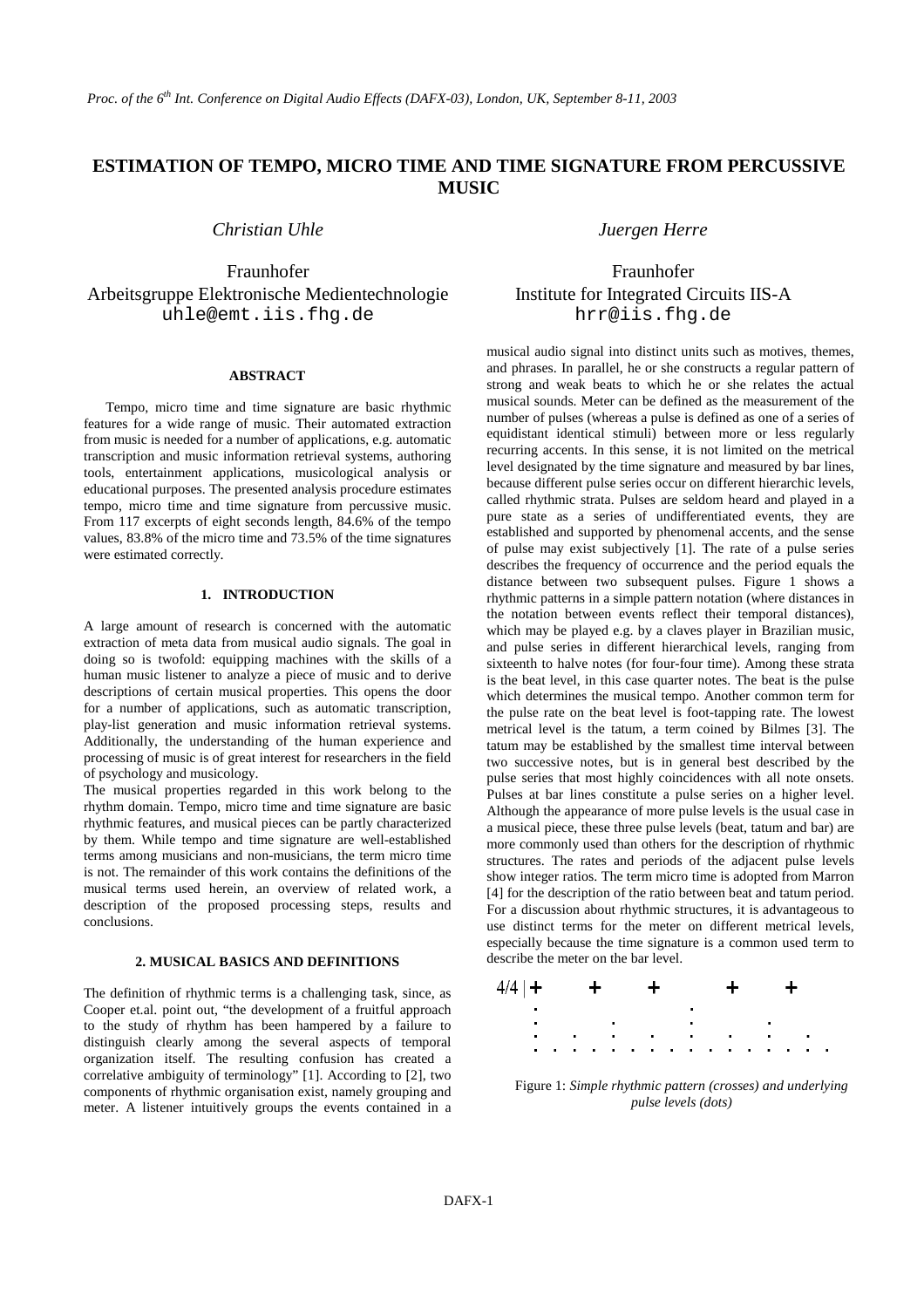Rhythms can be classified into the categories additive, divisive, meso-periodic and hybrids of the first three [5]. Divisive rhythms are constructed hierarchically such that pulses are divided into parts, usually halves or thirds, to form the lower pulse level. This principle can be found in almost all western music. Additive rhythms are constructed through the concatenation of small rhythmic patterns with a constant pulse. Examples can be found in Turkish, Greek and Eastern European music. The term "mesoperiodic" has been adopted from Schloss and describes a phenomenon which can be found in e.g. West-African music. There, a pattern of typically one or two measures length delivers the guideline for the other musicians, comparable to a metronome in western music. This guideline allows the production of polyrhythmic patterns, which is a specific characteristic for West-African music.

## **3. RELATED WORK**

Scheirer [6] conducted a psychoacoustic demonstration on beat perception, where a white noise signal was vocoded with subband envelopes of a musical signal, i.e. the time-frequency envelopes of the music signal were transferred to the noise signal in sub-bands. Using only a small number of frequency subbands, the rhythmic information of the musical signal became evident. He furthermore proposed a beat tracking system (BTS), where the audio signal is split into a small number of frequency bands. The extracted energy envelopes of the band signals are fed into a bank of comb filter resonators. The summed output of the resonators feature peaks at prominent pulse periods.

Goto and Muraoka [7] described a BTS for pop music with drums. It comprises the detection of note onset times and of bass drum and snare drum hits. The detected drum patterns are matched with pre-registered drum patterns in parallel. Their computationally intensive system performs in real-time on a fast parallel computer. In a more recent publication [8], a system is presented that recognizes a hierarchical musical structure of three rhythmic levels in audio signals without drums.

The issue of beat-tracking of performances with expressive timing is addressed by Dixon [9]. The described system detects the most salient note onset times in the audio signal and clusters the inter-onset intervals (IOI), yielding multiple hypotheses for the underlying tempo. For each hypothesis a group of beat tracking agents is created and compared based on three factors: how evenly spaced the chosen beat times are, how often the beat times match the note onset times and their salience.

An off-line algorithm for the estimation of time-varying tempo is described in [10]. An "energy flux" is extracted from the audio signal using a Short Time Fourier Transform (STFT) of small non-overlapping blocks of the audio signal. The magnitudes of the output of the STFT are compressed, a first-order difference function is calculated and summed over all bins in a distinct frequency range and a half-wave rectification is applied. The obtained energy flux is compared to an expected energy flux for all possible tempos and downbeat locations, i.e. a series of equally spaced discrete pulses, yielding a set of candidates for the tempo and downbeat locations and a score obtained from the cross-correlation between calculated and expected energy flux. The final result is identified in a dynamic programming stage, which evaluates the scores of each candidate and a score reflecting the transition cost between the frames.

Gouyon et. al. [11] estimated the tatum period from previous detected note onsets. The most frequent IOI is detected in a histogram of IOIs. The calculation of the IOIs is not limited to successive onsets but rather to all pairs of onsets in a time frame. Tatum candidates are calculated as integer divisors of the most frequent IOI. The candidate is selected which best predicts the harmonic structure of the IOI histogram according to an error function. The estimated tatum period is subsequently refined by calculating the error function between the comb grid derived from the tatum period and the onset times of the signal. Seppänen [12] proposed an IOI-based tatum estimation with a time-varying histogram representation in order to accommodate slight tatum changes (e.g. accelerando and retardando).

The determination of musical meter from audio recordings is addressed in [13] and [14]. Seppänens method [13] starts with the detection of note onsets from amplitude envelopes of multiple frequency bands. The tatum grid is estimated and a metrical ground, which is an artificial metrical level is derived from the tatum grid. While the tatum may hop from one metrical level to another, the metrical ground does not. The acoustic signal in the neighborhood of each tatum grid point is than characterized by a single normalized value representing the total phenomenal accentuation using a supervised pattern recognition framework. The beat grid estimator is based on probability calculation for finding the most probable periodicity from the phenomenal accent data. Gouyon et. al. [14] investigated various low-level features and their application with an autocorrelation based processing for the determination of meter. Using a set of four descriptors 95% of correct classifications were reached for the classification of the meter into one of the two classes "binary meter" and "ternary meter".

Klapuri [15] proposed a method for the estimation of tatum, beat and measure length and their phase. Envelope signals are the input to a bank of comb-filter resonators, and a probabilistic model is applied for the interpretation of the detected periodicities. Prior probabilities for tatum, beat and measure were estimated from a set of data. He furthermore proposed a joint estimation of tatum, beat and measure length and compared his results with results obtained with systems by other other authors in their original implementation.

# **4. SYSTEM DESCRIPTION**

The general idea of the proposed method is to improve the recognition of the three rhythmic features with a combined estimation, which exploits the mentioned (nearly) integer ratios between them. The processing starts with the decomposition of segments of four seconds length of the audio signal into frequency bands. The envelopes are extracted from each band of the filtered signal. Note onsets are detected from high-pass filtered and half-wave rectified amplitude envelopes. Subsequently, the IOIs are calculated from the note onset times and the tatum period is estimated from an IOI histogram. In the subsequent processing, periodicities in the temporal progression of the amplitude envelopes are detected with an autocorrelation method. The peaks in the autocorrelation function correspond to the time lags where the signal is most similar to itself.

Beat period candidates are identified as peaks in the autocorrelation function (ACF), which correspond to (close to) integer multiples of the tatum periods. Similarly, bar length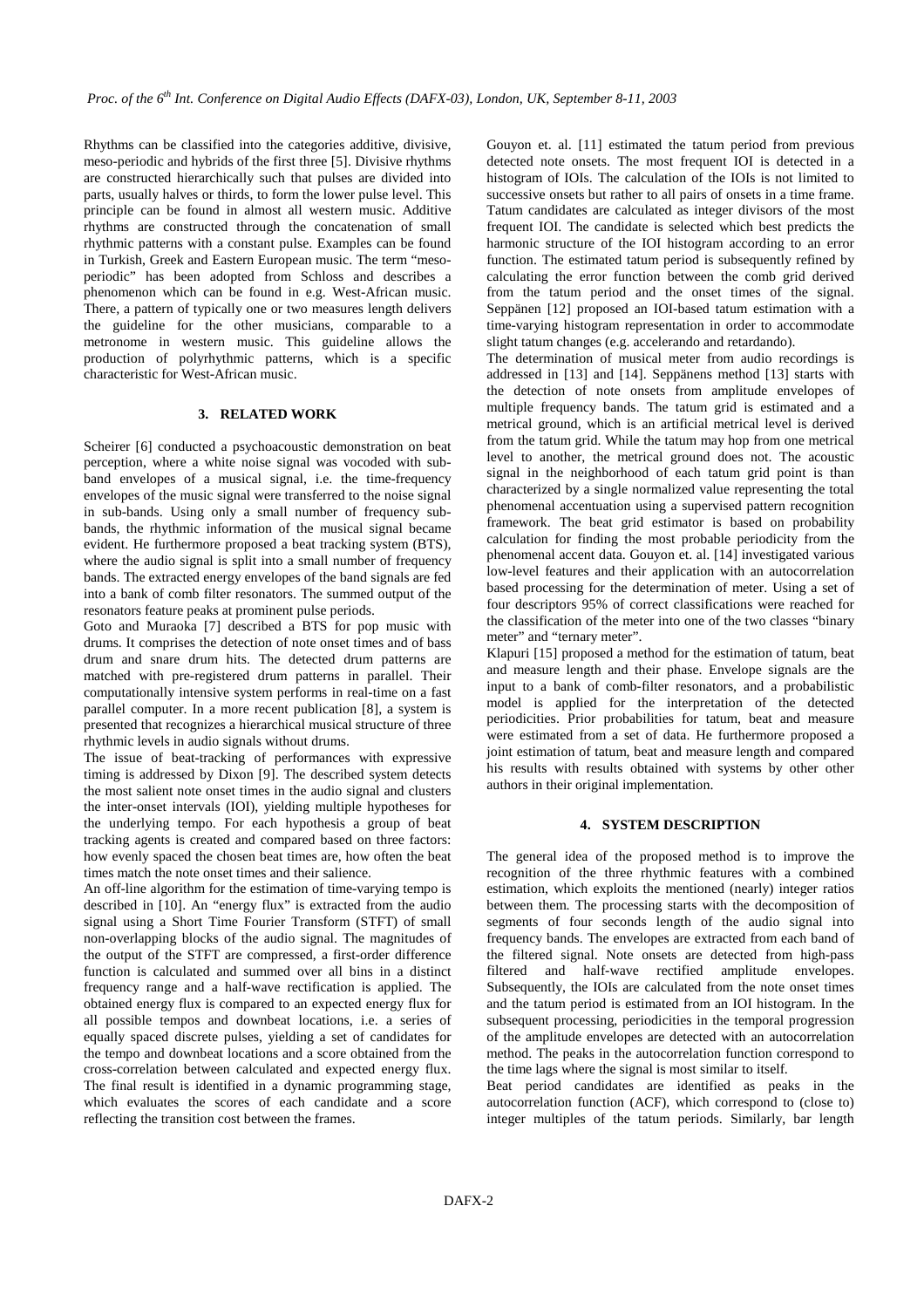candidates are detected as peaks corresponding to (close to) integer multiples of the beat period candidates. For each bar length candidate, a score is calculated from the degree of correlation of two subsequent excerpts of the envelopes per band, whereas the length of both excerpt are identical with the bar length candidate. The envelopes of two segments are accumulated beforehand, so that the analysis of a bar length up to four seconds length is possible. This estimation is motivated by the assumptions, that self-similarity exist on the tatum, beat and the bar level. Figure 1 gives an overview of the processing steps.



Figure 2: *System overview.* 

#### **4.1. Spectral Decomposition and Envelope Extraction**

For the sake of computational efficiency the incoming PCM audio signals are converted to a sampling frequency of 22050 kHz and in the case of stereo signal down-mixed to mono. The input signal is decomposed into a small number of frequency bands using an IIR filter bank. Seven frequency bands were chosen in a range between 62 and 8000 Hz with adjacent borders at 125, 250, 500, 1000, 2000 and 4000 Hz. The current implementation employs sixth-order elliptic filters with 0.5 dB ripple in the pass-band and a minimum stop-band attenuation of 60 dB. Subsequently, envelope signals are generated through a rectify-and-smooth operation for each frequency band. The outputs of the filter-bank are full-wave rectified, then decimated by a factor of 43 and low-pass filtered with a forth-order elliptic filter with a cut-off frequency at 10 Hz, 3 dB ripple and 60 dB attenuation, yielding the envelope signals  $e<sub>b</sub>(t)$ , with *b* denoting the band index. Figure 3 shows a normalized envelope signal from the third frequency band over a period of four seconds.

# **4.2. Note Onset Detection**

Note onsets are detected for a subsequent estimation of the tatum periods. Several algorithms for note onset detection examine the slope of the envelope [3][5][16]. The slope  $s<sub>b</sub>(t)$  is derived via high-pass filtering with a customized IIR Filter of first order and half-wave rectification of the envelope signals  $e<sub>b</sub>(t)$ . Figure 3 illustrates the signal, envelope and slope signals for the third

frequency band. Note onset candidates for each band are calculated from the  $s<sub>b</sub>(t)$  using a peak picking method. Subsequently, candidates which are closer than 50ms to a candidate with a larger value of  $s<sub>b</sub>(t)$  are eliminated.

Some of the remaining candidates may occur because of nonmonotonically increasing or decreasing envelope signals. In audio recordings with transient signals and a strong degree of reverb, first reflections may cause spurious peaks in  $s<sub>b</sub>(t)$ . Two additional conditions have to be satisfied by an onset candidate to be accepted. The first condition is that  $s<sub>b</sub>(t)$  exceeds a dynamic threshold generated by a decay function from a value which is set on the detection of a preceding note onset to half of this value after approximately 200ms. This is motivated by the assumption that in a musical situation a change from fortissimo to pianissimo does not happen instantly. The second condition is that  $e<sub>b</sub>(t)$ drops between two subsequent note onsets below a value of 75% of the minimum value of the two peaks of  $e<sub>b</sub>(t)$  corresponding to the onset times.



Figure 3: *Signal (upper plot), envelope signal and slope signal (lower plot) for the third band* 

#### **4.3. Tatum Period Estimation from Note Onset Times**

The note onset times are passed to the tatum estimation module, which estimates the smallest rhythmic pulse from a histogram of inter-onset intervals. Its implementation closely follows the approach proposed in [11] with slight modifications. Inter-onset intervals are calculated between all pairs of notes if less than a predefined number of onsets occur between these notes and if the temporal distance between the two notes is below a predefined threshold. The IOI histogram is smoothed by a convolution with a Gaussian function with a standard deviation of 9 ms. Peaks are detected in the smoothed IOI histogram and the most frequent IOI (MFIOI) is obtained as the IOI corresponding to the maximum value of the histogram. Candidates for the tatum period are calculated as the time spans which are integer divisors of MFIOI and exceed a predefined minimum value for the tatum which is set to 75 ms. The time span which corresponds to 66% of the MFIOI is added to the candidates. For each tatum candidate a harmonic comb grid is generated and a two-way mismatch error function (TWM) is computed between the grid elements and the histogram peaks. The first error measures the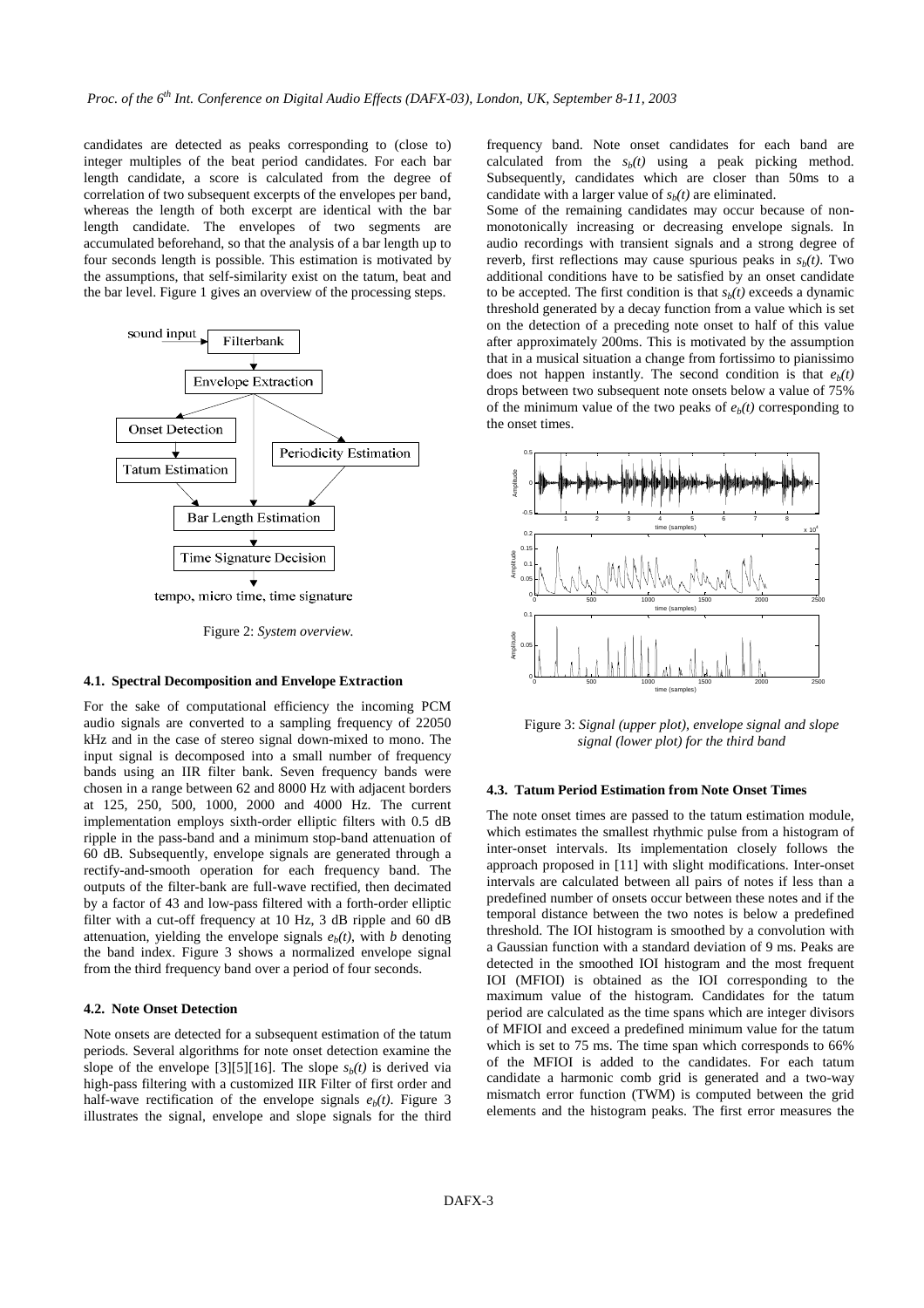deviations between the comb grid and the nearest histogram peak, whereas the second error represents the deviations between each histogram peak and the nearest comb grid element. These two functions are linearly combined to form the TWM, the best tatum period candidate corresponds to its minimum value. A final refinement and a phase estimate (which is not used here) are achieved by applying the TWM in the time domain to a comb grid corresponding to different tick candidates and the detected note onsets.

#### **4.4. Periodicity Estimation from Envelope Signals**

The periodicity estimation kernel is derived from the concept of the Meddis/Hewitt model for pitch perception by applying it to the task of beat tracking [17]. The ACF of the averaged slope signal  $s<sub>b</sub>(t)$  is computed in the range of interest between 0.1 and 4 seconds (corresponding to 15 – 600 bpm). This is done for consecutive analysis windows of four seconds length. An efficient way of implementation employs an FFT and its inverse (IFFT) of the square of the amplitudes of the complex spectral coefficients.

The ACF shows peaks at lags corresponding to period lengths of pulse series or to periods between note values played in an accentuated way, which may appear as single events or parts of larger patterns. Because the ACF is biased, a trend correction is performed. A line that fits the ACF in a least square sense is calculated using linear regression and subtracted from the ACF. All peaks of the trend-corrected ACF (TCACF) are detected with a three-point-running window method. Multiple peaks may occur between zero-crossings of the TCACF if no distinct rhythm is apparent in the signal, rapidly varying tempo or not precisely played notes. For each area between two zero-crossings, the largest peak is recognized as pulse period candidate *PC*. All *PC*s and their corresponding intensities *PI* are stored for further processing.



Figure 4: *Outputs of the ACF before (upper plot) and after trend correction*

A measure for the beat strength is computed and used for the estimation of the bar length period, there for the joint analysis of two or more segments one tatum period is chosen. The derived beat strength serves as a criterion for the selection of the tatum period among the tatum estimates of each segments (see Section 4.5). The measure for the beat strength  $m_k$  is derived from the number of peaks  $n_k$  and of zero-crossings  $z_k$  in the TCACF and its maximum value for each segment *k*.

$$
m_k = \frac{z_k}{p_k} \cdot \max(TCACF_k)
$$
 (1)

The beat strength measure differs from the two proposed beat strength measures in [18], where the beat strength of a longer musical piece is estimated from a "beat histogram", which is derived from the accumulation of ACFs of subsequent analysis windows. The evaluation of the ratio  $z/p$  serves to indicate segments which are played exactly in the sense of a (nearly) constant tempo on all pulse levels, which is a prerequisite for a reliable tatum estimation.

### **4.5. Bar Length Estimation**

The estimation of the bar length proceeds after a periodicity estimation of at least two subsequent analysis windows is finished. The PCs and PIs for both excerpts are gathered in a joint histogram, so that PIs of identical PCs are summed up. In each of the analysis segments, a tatum period was estimated. For the following processing, the tatum is chosen, for which the former calculated beat strength measure  $m_k$  is maximized.

In the first step of the bar length estimation, all (nearly) integer multiples of the tatum period among the PCs are identified as hypotheses for the beat period. For each beat period candidate, a hypothesis about the bar length is obtained, if a (nearly) integer multiple of the beat period is among the PC.

The criteria for the decision about the bar length is the cross correlation of two subsequent excerpts whose lengths correspond to the bar length candidate. For each frequency band, the cross correlation  $c_i(\tau)$  of the two excerpts is calculated according to

$$
c_b(\tau) = \sum_{n=0}^{N-1} s_{1,b}(n) s_{2,b}(n+\tau)
$$
 (2)

where  $s_{1h}(n)$  and  $s_{2h}(n)$  denoting the two envelope excerpts for one frequency band *b*. The maximum value within a small area surrounding the middle of  $c<sub>b</sub>(\tau)$  represents the best correlation of the two vectors,  $s_{1b}(n)$  and  $s_{2b}(n)$ . The small area is chosen with respect to tempo variations in the audio signal and inaccuracies in the estimation of the bar length candidates. The decision criterion is computed as the sum of the weighted best correlation values. The best band-wise correlations are weighted, so that lower frequencies influence the decision criteria more than upper ones. This is motivated through the observation, that low sounding instruments are often played with less variations, and improves the recognition performance in the final experiments. The weights  $w<sub>b</sub>$  for each frequency band were manually adjusted.

Subsequently, the estimated bar length was corrected in the following manner. In cases, were the ration of bar length and tatum period is larger than a predefined number, a smaller bar length candidate with a corresponding next best criterion were chosen, and likewise, short bar length are replaced with the next best longer candidate. This is motivated through the assumption, that common values for micro time and time signature are in the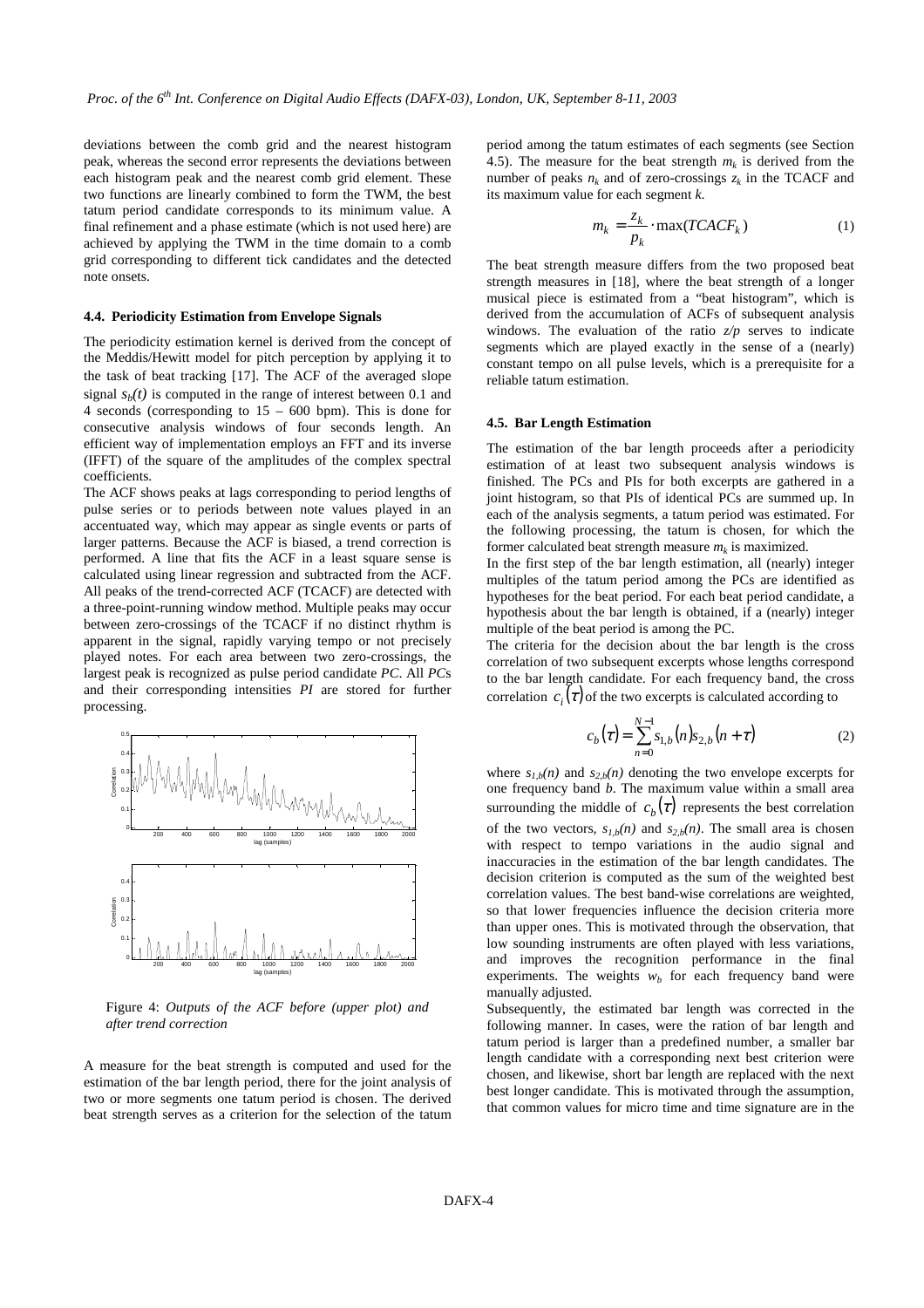range of 2…8, and that in these cases pulse period on a higher respectively lower level was more salient.

In case of additive rhythms, strong correlation is obtained for the bar length as well as for the lengths of the smaller "atoms" of the rhythm. To improve the robustness of the estimation of the bar length, an algorithm for the identification of additive rhythms is implemented. The period lengths of the salient bar candidates are evaluated, and if one period length among them is equivalent to the sum of two smaller ones of salient candidates, the item is identified as additive and the larger beat candidate is chosen.

## **4.6. Decision about the Time Signature**

 After the estimation of the bar length, still multiple hypotheses about tempo, micro time and time signature may exist, i.e. various combinations of micro time and tempo are possible for a specific bar length. In these ambiguous cases, a criterion for the decision among the remaining beat candidates is calculated from the corresponding values from the ACF, which are weighted with probability values for the beat period. Prior probabilities for beat period length are reported in e.g. [13]. For the special case of percussive music, the probabilities used here were estimated from test data.

The decision about the beat period length is problematic especially in cases where the bar length is identified to correspond to 12 or 24 tatum periods. Here, a six-eight time with binary micro time, or a four-four time with ternary micro time are identified.

## **5. RESULTS**

Performance of the algorithm was tested on a database with 117 excerpts of percussive music of 8 seconds length. The test data included music of various origins and cultures, i.e. West-African, Brazilian and Japanese folkloristic music and solo drum-set performance. The reference values for tempo, time signature and micro time were gathered by one person with musical background and in ambiguous cases average values of the judgments of up to four amateur musicians were taken. It turned out, that, especially for West-African music, an assignment of the rhythmic features is often ambiguous. This is not surprising, because at least two rhythms are developed in parallel in some of the test items [20].

For the evaluation of the tempo estimates, deviations up to 4% were tolerated. 84.6% of the tempo values, 83.8% of the micro time and 73.5% of the bar length were estimated correctly. For 5.1% of the test items the double, and for 2.6% the half of the reference tempo was estimated. A ternary four-four time or a binary six-eight time were the reference value for 11.9% of all test items. For 14.2% of these items (which equals 1.7% of all items), the rhythmic features were estimated wrongly because of the confusion of binary six-eight time and ternary four-four time. The results for these items are acceptable, in the sense that the determination of the reference values was ambiguous too.

 After closer examination of the results and the test items, different sources of error became evident. The appearance of solo voices decreases the recognition performance. If a drastic change in the musical situation occurs, the estimation of the bar length fails. A drastic change may be the entry of an instrument, the change of a prominent pattern or the transition between two

different parts. Additionally, the estimation of the tatum period may fail in cases where the tempo changes are distinct or polyrhythm occur.

## **6. CONCLUSIONS**

The combined estimation of tempo, tatum and bar length is motivated by the simple relation between them and improves the robustness of the system. Still, automatic estimation of rhythmic features does not reach the performance of a human listener. The recognition results strongly rely on the robustness of the tatum estimation. A prior segmentation for the identification of regions with drastic changes in the musical situation seems to be necessary. These segment boundaries are well suited for the definition of the beginning of an analysis window.

A separation of the single instrument tracks is conceivable and would increase the robustness of the estimation regarding solo playing and polyrhythmic. Another improvement of the recognition results is expected for the analysis of longer excerpts of a musical piece and a subsequent evaluation of the results of the single segments.

The evaluation of the proposed method on a larger database of test items is required for the acquisition of more reliable recognition results.

## **7. REFERENCES**

- [1] Grosvenor Cooper and Leonard B. Meyer, *The Rhythmic Structure of Music*, University Of Chicago Press, 1960.
- [2] Fred Lerdahl and Ray Jackendoff, *A Generative Theory of Tonal Music*, MIT Press, 1983.
- [3] Jeffrey A. Bilmes, *Timing Is Of Essence*, MSc Thesis, Massachusetts Institute Of Technology, 1993.
- [4] Eddy Marron, *Die Rhythmiklehre*, (in German), AMA Verlag, 1990.
- [5] Walter A. Schloss, *On the Automatic Transcription of Percussive Music*, PhD Thesis, Stanford University, 1985.
- [6] Eric D. Scheirer, "Tempo and Beat Analysis of Acoustic Musical Signals", *Journal of the Acoustical Society of America*, vol. 103, no. 1, pp. 588-601, 1998.
- [7] Masataka Goto and Yoichi Muraoka, "A Beat Tracking System for Acoustic Signals of Music", in *Proc. of the Second ACM Intl. Conf. on Multimedia*, pp. 365-372, 1994.
- [8] Masataka Goto and Yoichi Muraoka, "Real-Time Rhythm Tracking for Drumless Audio Signals-Chord Change Detection for Musical Decisions", in *Proc. of the Workshop on Computational Auditory Scene Analysis- Int. Joint Conf. on Artificil Intelligence*, pp. 135-144, 1997.
- [9] Simon Dixon, "Automatic Extraction of Tempo and Beat from Expressive Performances", in *J. New Music Research*  vol. 30, no. 1, pp. 39-58, 2001.
- [10] Jean Laroche, "Efficient Tempo and Beat Tracking in Audio Recordings", in *J. Audio Eng. Soc.*, Vol. 51, No. 4, pp. 226- 233, 2003.
- [11] Fabien Gouyon, Perfecto Herrera and Pedro Cano, "Pulse-Dependent Analysis of Percussive Music", in *Proc. Workshop on Digital Audio Effects (DAFx-98)*, Barcelona, Spain, pp. 188-191, 1998.